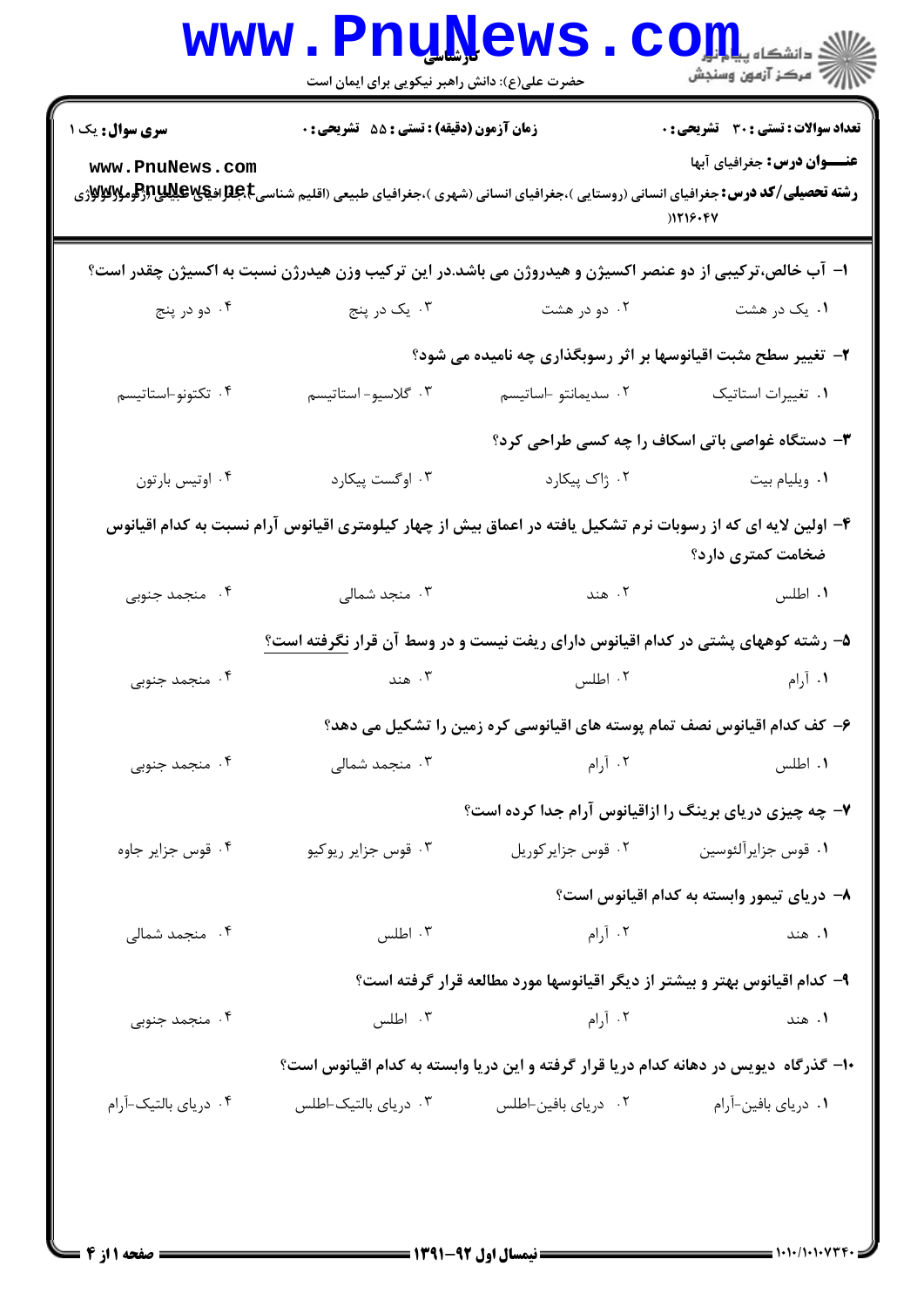|                        | www.PnuNews<br>حضرت علی(ع): دانش راهبر نیکویی برای ایمان است                                                                                     |                                                                                  | أأأأه مركز آزمون وسنجش                         |
|------------------------|--------------------------------------------------------------------------------------------------------------------------------------------------|----------------------------------------------------------------------------------|------------------------------------------------|
| <b>سری سوال : ۱ یک</b> | زمان آزمون (دقیقه) : تستی : 55 آتشریحی : 0                                                                                                       |                                                                                  | تعداد سوالات : تستي : 30 - تشريحي : 0          |
| www.PnuNews.com        | <b>رشته تحصیلی/کد درس:</b> جغرافیای انسانی (روستایی )،جغرافیای انسانی (شهری )،جغرافیای طبیعی (اقلیم شناسیCبابات او بایهاباللهابالوالومالاللاواژی |                                                                                  | عنـــوان درس: جغرافیای آبها<br>1719.94         |
|                        |                                                                                                                                                  |                                                                                  | 11- جالبترين ومهمترين ويژگى آب اقيانوسها چيست؟ |
|                        | ۰۲ وجود نسبت ثابت در ترکیب املاح تغذیه ای                                                                                                        |                                                                                  | ٠١ وجود نسبت ثابت در تركيب املاح اصلى آن       |
|                        | ۰۴ وجود نسبت ثابت اکسیژن در همه جای اقیانویس                                                                                                     |                                                                                  | ۰۳ وجود نسبت ثابت دمای آب در همه جای اقیانویس  |
|                        |                                                                                                                                                  | ۱۲- به طور کلی درجه شوری در سطح اقیانوسها از آستوا به قطب به چه شکل می باشد؟     |                                                |
|                        |                                                                                                                                                  | ۰۱ از استوا تا برگشتگاهان افزایش واز برگشتگاهان تا قطب کاهش                      |                                                |
|                        |                                                                                                                                                  | ۰۲ از استوا تا برگشتگاهان کاهش و از برگشتگاهان تا قطب افزایش                     |                                                |
|                        |                                                                                                                                                  | ۰۳ از استوا تا برگشتگاهان افزایش و از برگشتگاهان تا قطب ثابت                     |                                                |
|                        |                                                                                                                                                  | ۰۴ از استوا تا برگشتگاها ن ثابت و از برگشتگاهان تا قطب کاهش                      |                                                |
|                        |                                                                                                                                                  | ۱۳- چه چیزی باعث شده که رنگ آب دریای سرخ و خلیج کالیفرنیا مایل به سرخ باشد؟      |                                                |
| ۰۴ وجود نمک زیاد       | ۰۳ وجود مواد تبخيري                                                                                                                              | ۰۲ وجود نوع دیاتمه                                                               | ۰۱ وجود نوعي آلگ                               |
|                        |                                                                                                                                                  | ۱۴- در هر سه اقیانوس(آرام ، اطلس، هند)حداکثر درجه حرارت در کجا دیده شده است؟     |                                                |
|                        | ٠٢ جنوب خط استوا                                                                                                                                 |                                                                                  | ٠١. شمال خط استوا                              |
|                        | ۰۴ مطابق با استواى جغرافيايي كره زمين                                                                                                            |                                                                                  | ٠٣ شمال مدارات راس سرطان و راس الجدى           |
|                        |                                                                                                                                                  | 15- زمانی که جزر و مد به بالاترین درجه خود برسد، چه نامیده می شود؟               |                                                |
| ۰۴ کشند روزانه         | ۰۳ مهکشند                                                                                                                                        | ۰۲ کهکشند                                                                        | ۰۱ کشند نیم روزه                               |
|                        |                                                                                                                                                  | ۱۶– در کدام قسمت اقیانوس آرام شروع جزر و مد  هر روز در ساعت معین رخ می دهد؟      |                                                |
| ۰۴ جزایر ژاپن          | ۰۳ جزایر کوریل                                                                                                                                   | ۰۲ جزایرآلئوسن                                                                   | ۰۱ جزایر تاهی تی                               |
|                        |                                                                                                                                                  | ۱۷- امواج منظمی که در آبهای عمیق و دور از محل اصلی باد دیده می شود، چه نام دارد؟ |                                                |
| ۰۴ امواج هول           | ۰۳ امواج انتقالی                                                                                                                                 | ۰۲ امواج نوسانی                                                                  | ۰۱ امواج کشندی                                 |
|                        |                                                                                                                                                  | ۱۸– چه عاملی در اقیانوس هند در بوجود آمدن جریانهای اقیانوسی نقش روشنی دارد؟      |                                                |
| ۰۴ زلزله               | ۰۳ باد                                                                                                                                           | ۰۲ دمای آب                                                                       | ۱. جزر و مد                                    |
|                        |                                                                                                                                                  | ۱۹- جریان گرم گلف استریم و جریان سرد لابرادور در کدام اقیانوس قرار دارد؟         |                                                |
| ۰۴ اطلس جنوبی          | ۰۳ آرام جنوبی                                                                                                                                    | ۰۲ آرام شمالی                                                                    | ٠١. اطلس شمالي                                 |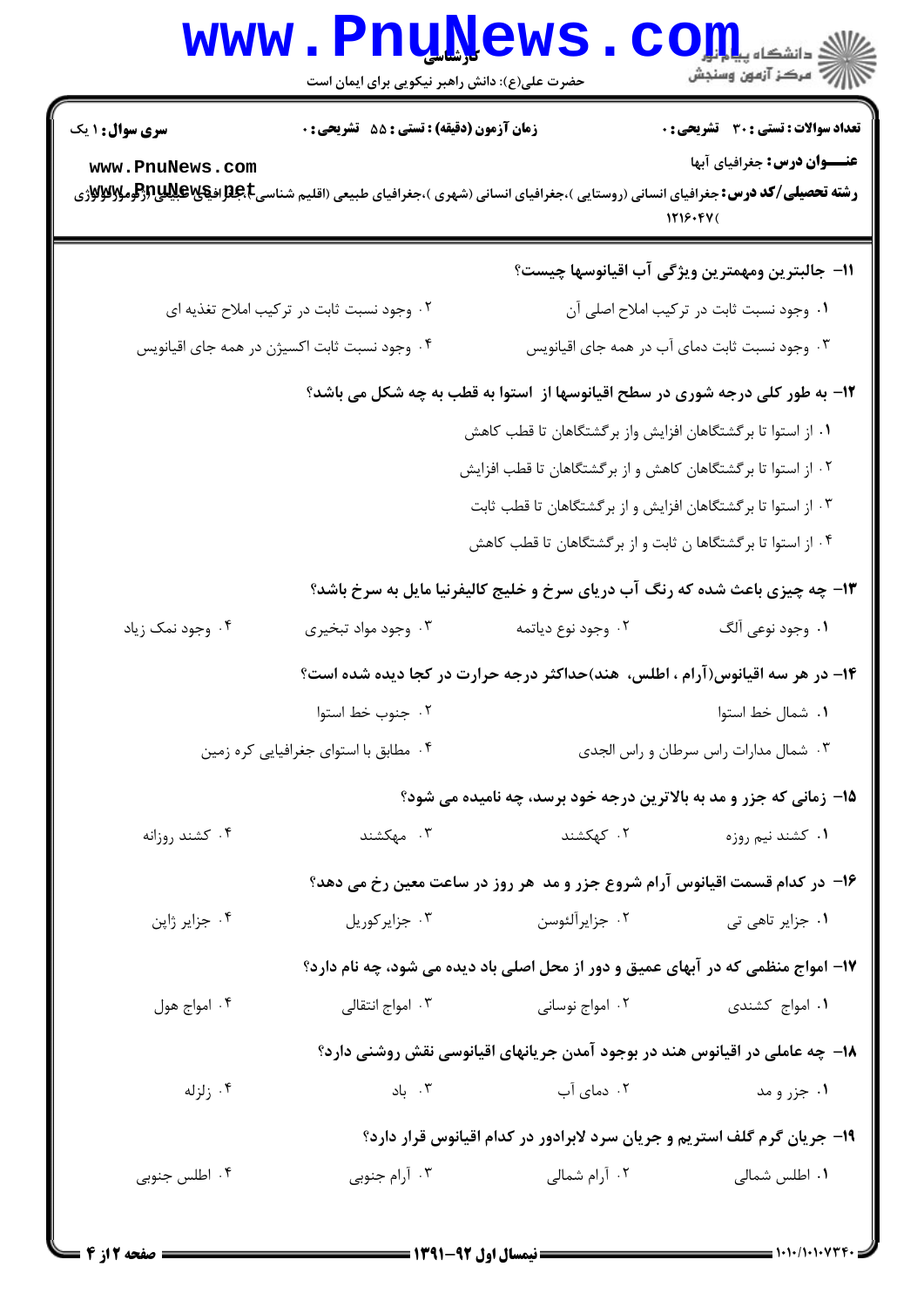|                                           | www.PnuNews<br>حضرت علی(ع): دانش راهبر نیکویی برای ایمان است                                                                 |                                                                                                                                                                                                                                                                           | ن<br>گ دانشگاه پ <b>یام نور</b><br>رآ - مرڪز آزمون وسنڊش                                                                                    |
|-------------------------------------------|------------------------------------------------------------------------------------------------------------------------------|---------------------------------------------------------------------------------------------------------------------------------------------------------------------------------------------------------------------------------------------------------------------------|---------------------------------------------------------------------------------------------------------------------------------------------|
| <b>سری سوال : ۱ یک</b><br>www.PnuNews.com | زمان آزمون (دقیقه) : تستی : 55 تشریحی : 0                                                                                    |                                                                                                                                                                                                                                                                           | <b>تعداد سوالات : تستی : 30 ٪ تشریحی : 0</b><br>عنـــوان درس: جغرافیای آبها<br>1719.94                                                      |
|                                           |                                                                                                                              | ۰۱ عدم اختلاط آبها درجهت قائم و کاهش میزان اکسیژن و پلانگتون<br>۰۲ به علت تبخیر و شوری زیاد و کاهش میزان پلانگتون و اکسیژن<br>۰۳ به علت گرما و دمای زیاد آب و کاهش میزان اکسیژن و پلانگتون<br>۰۴ به علت فشار زیاد اتسفر در این منطقه و کاهش میزان میزان اکسیژن و پلانگتون | +۲- به چه علت آبهای فوق مداری از نظر صید ماهی چندان غنی <u>نیستند؟</u>                                                                      |
| ۰۴ مجاور استوایی                          | ۰۳ استوایی                                                                                                                   | ٢. معتدله                                                                                                                                                                                                                                                                 | <b>۲۱</b> - بیش از دو سوم ماهی دنیا از این منطقه صید می شود.<br>۰۱ مجاور قطبی                                                               |
| ۰۴ کارستیک                                | ۰۳ تکتونیکی                                                                                                                  | ۰۲ آتشفشانی                                                                                                                                                                                                                                                               | ۲۲- دریاچه مازندران بر اثر چه عاملی بوجود آمده است؟<br>۰۱ يخچالى                                                                            |
|                                           | ۲۳- ویژگی عمومی دریاچه هایی که در مناطق آهکی در سطح زمین دیده می شود، چیست؟<br>٠٢ تغييرات منظم سطح آبها<br>۰۴ کمی املاح آنها |                                                                                                                                                                                                                                                                           | ٠١ تغييرات نامنظم سطح آبها<br>۰۳ زیادی املاح آنها                                                                                           |
|                                           | ۰۲ دریاچه های ناشی از فرایندهای ساحلی<br>۰۴ دریاچه های ناشی ازعمل باد                                                        |                                                                                                                                                                                                                                                                           | ۲۴– آتول ها بهترین نمونه کدام نوع از دریاچه ها هستند؟<br>۰۱ دریاچه های ناشی از فعالیت زیستی جانداران<br>۰۳ دریاچه های ناشی ازعمل آبهای جاری |
| ۰۴ دروملين ها                             | ۰۳ يخرفت ها                                                                                                                  | ۰۲ واروها                                                                                                                                                                                                                                                                 | ۲۵- نوعی رسوب که مخصوص دریاچه های مناطق سرد می باشد، کدام است؟<br>۰۱ مورن ها                                                                |
| ۰۴ معکوس-عادی                             | ۲۶– در دریاچه های مناطق معتدل لایه بندی ترمیک در فصل زمستان و تابستان به ترتیب چگونه است؟<br>۰۳ عادی-عادی                    | ۰۲ عادی -معکوس                                                                                                                                                                                                                                                            | ۰۱ معکوس-معکوس                                                                                                                              |
| ۰۴ بارش جبهه ای                           | ۲۷- بارشی که از نتیجه گرم شدن هوای مرطوب سطح زمین و صعود آن به بالا رخ می دهد، چه نامیده می شود؟<br>۰۳ فرازي                 | ۰۲ سیکلونی                                                                                                                                                                                                                                                                | ۰۱ اوروگرافیک<br>۲۸- در الگوی زهکشی، الگوی داربستی در کدام ساختمانها ایجاد می شود؟                                                          |
| ۰۴ آتشفشانی                               | ۰۳ چين خورده                                                                                                                 | ۰۲ تک شیب                                                                                                                                                                                                                                                                 | ۰۱ بدون شیب                                                                                                                                 |